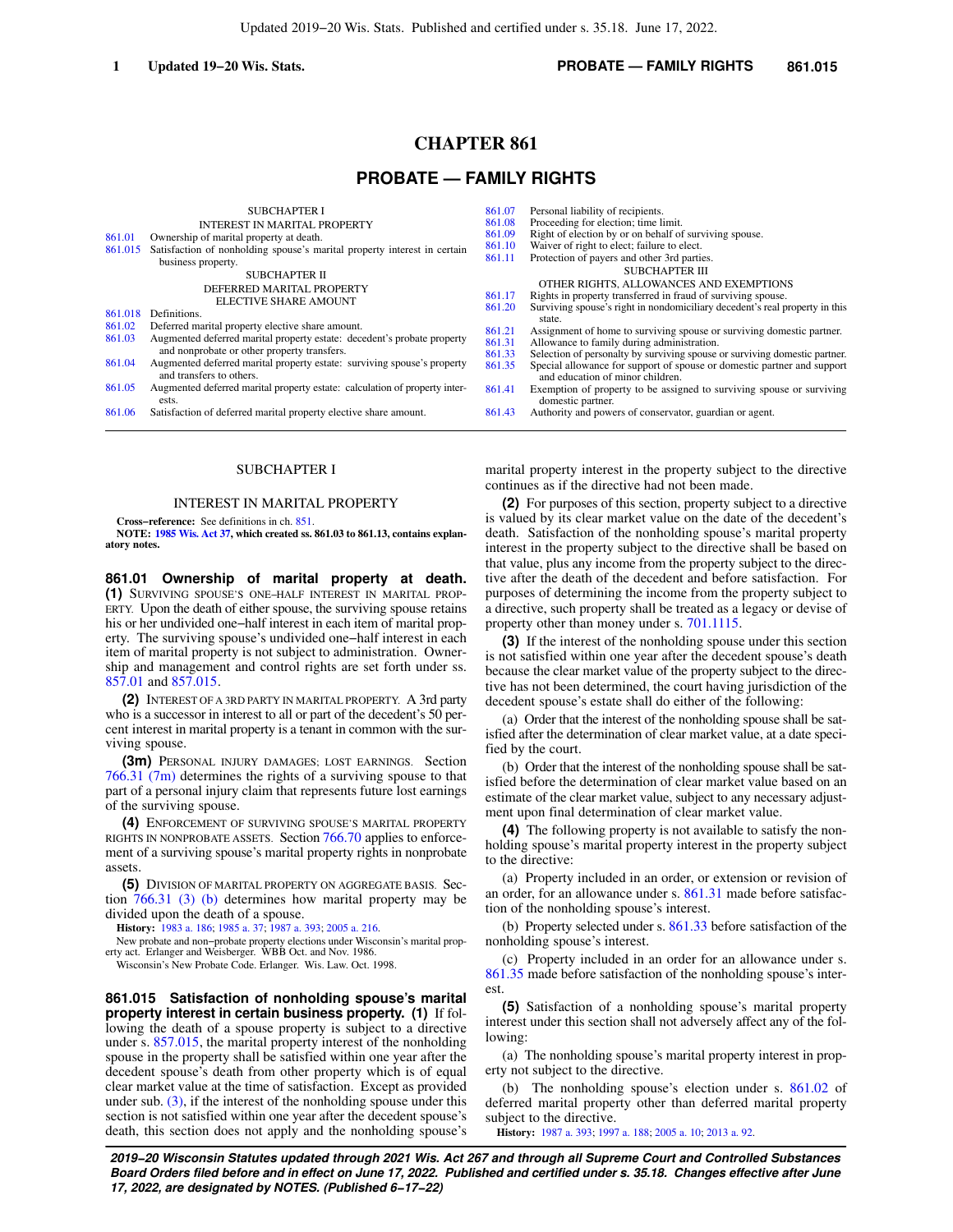# **861.015 PROBATE — FAMILY RIGHTS Updated 19−20 Wis. Stats. 2**

### SUBCHAPTER II

# DEFERRED MARITAL PROPERTY ELECTIVE SHARE AMOUNT

**861.018 Definitions.** In this subchapter:

**(1)** "Augmented deferred marital property estate" means the property under s. [861.02 \(2\)](https://docs.legis.wisconsin.gov/document/statutes/861.02(2)).

**(2)** "Deferred individual property" means any property that satisfies all of the following:

(a) Is not classified by ch. [766](https://docs.legis.wisconsin.gov/document/statutes/ch.%20766).

(b) Was brought to the marriage or acquired while the spouses were married.

(c) Would have been classified as individual property under ch. [766](https://docs.legis.wisconsin.gov/document/statutes/ch.%20766) if the property had been acquired when ch. [766](https://docs.legis.wisconsin.gov/document/statutes/ch.%20766) applied.

**(3)** "Nonadverse party" means a person who has a power relating to a trust or other property arrangement but who does not have a substantial beneficial interest that would be adversely affected by exercise or nonexercise of that power, except that "nonadverse party" does not include a person who has a general power of appointment over property, with respect to that property.

**(4)** "Power" includes a power to designate the beneficiary of a beneficiary designation.

**(5)** "Power of appointment" includes a power to designate the beneficiary of a beneficiary designation.

**(6)** "Presently exercisable general power of appointment" means a power of appointment under which, at the time in question, the decedent held a power to create a present or future interest in himself or herself, his or her creditors, his or her estate or creditors of his or her estate and a power to revoke or invade the principal of a trust or other property arrangement, whether or not the decedent had the capacity to exercise the power at the time.

**(7)** "Property" has the meaning given in s. [851.27](https://docs.legis.wisconsin.gov/document/statutes/851.27) and includes values subject to a beneficiary designation.

**(8)** "Right to income" includes a right to payments under a commercial or private annuity, an annuity trust, a unitrust or a similar arrangement.

**(9)** "Transfer" includes, but is not limited to, the following:

(a) An exercise or release of a presently exercisable general power of appointment held by the decedent.

(b) A lapse at death of a presently exercisable general power of appointment held by the decedent.

(c) An exercise, release or lapse of either of the following:

1. A general power of appointment that the decedent created in himself or herself.

2. A power under s. [861.03 \(3\)](https://docs.legis.wisconsin.gov/document/statutes/861.03(3)) that the decedent conferred on a nonadverse party.

**History:** [1997 a. 188](https://docs.legis.wisconsin.gov/document/acts/1997/188).

Wisconsin's New Probate Code. Erlanger. Wis. Law. Oct. 1998.

**861.02 Deferred marital property elective share amount.** (1) AMOUNT. The surviving spouse has the right to elect an amount equal to no more than 50 percent of the augmented deferred marital property estate as determined under sub. [\(2\)](https://docs.legis.wisconsin.gov/document/statutes/861.02(2)).

**(2)** AUGMENTED DEFERRED MARITAL PROPERTY ESTATE. (a) If the presumption of marital property under s. [766.31 \(2\)](https://docs.legis.wisconsin.gov/document/statutes/766.31(2)) is rebutted as to the classification of an asset or a portion thereof, the asset or portion is presumed to be deferred marital property.

(b) The augmented deferred marital property estate is the total value of the deferred marital property of the spouses, irrespective of where the property was acquired, where the property was located at the time of a relevant transfer, or where the property is currently located, including real property located in another jurisdiction. It includes all types of property that fall within any of the following categories:

1. Probate and nonprobate transfers of the decedent's deferred marital property under s.  $861.03$  (1) to [\(3\)](https://docs.legis.wisconsin.gov/document/statutes/861.03(3)).

2. Decedent's gifts of deferred marital property made during the 2 years before the decedent's death under s. [861.03 \(4\)](https://docs.legis.wisconsin.gov/document/statutes/861.03(4)).

3. Deferred marital property of the surviving spouse under s. [861.04.](https://docs.legis.wisconsin.gov/document/statutes/861.04)

**(3)** CALCULATION OF PROPERTY INTERESTS. Exclusions from the augmented deferred marital property estate, valuation of included property and reduction for expenses and claims are governed by s. [861.05.](https://docs.legis.wisconsin.gov/document/statutes/861.05)

**(4)** SATISFACTION. Satisfaction of the augmented deferred marital property elective share amount is governed by ss. [861.06,](https://docs.legis.wisconsin.gov/document/statutes/861.06) [861.07,](https://docs.legis.wisconsin.gov/document/statutes/861.07) and [861.11](https://docs.legis.wisconsin.gov/document/statutes/861.11), irrespective of where the property was acquired, where the property was located at the time of a relevant transfer, or where the property is currently located, including real property located in another jurisdiction.

**(5)** PROCEEDINGS. Proceedings for the election are governed by ss. [861.08](https://docs.legis.wisconsin.gov/document/statutes/861.08) and [861.09](https://docs.legis.wisconsin.gov/document/statutes/861.09).

**(6)** WAIVER. Waiver of the deferred marital property elective share amount is governed by s. [861.10](https://docs.legis.wisconsin.gov/document/statutes/861.10).

**(7)** APPLICABILITY OF ELECTION. (a) Unless the right has been waived under s. [861.10](https://docs.legis.wisconsin.gov/document/statutes/861.10) or other limitations of this subchapter apply, the surviving spouse is eligible to make the election if at the time of the decedent's death the decedent is domiciled in this state.

(b) If a decedent who is not domiciled in this state owns real property in this state, the rights of the surviving spouse in that property are governed by s. [861.20.](https://docs.legis.wisconsin.gov/document/statutes/861.20)

**(8)** EFFECT IF DEATH CAUSED BY SPOUSE. Section [854.14 \(2\) \(c\)](https://docs.legis.wisconsin.gov/document/statutes/854.14(2)(c)) and [\(3m\) \(d\)](https://docs.legis.wisconsin.gov/document/statutes/854.14(3m)(d)) applies to election of deferred marital property if the decedent's surviving spouse unlawfully and intentionally killed the decedent.

**History:** [1983 a. 186](https://docs.legis.wisconsin.gov/document/acts/1983/186); [1985 a. 37](https://docs.legis.wisconsin.gov/document/acts/1985/37) ss. [144,](https://docs.legis.wisconsin.gov/document/acts/1985/37,%20s.%20144) [145;](https://docs.legis.wisconsin.gov/document/acts/1985/37,%20s.%20145) Stats. 1985 s. 861.02; [1987 a. 393](https://docs.legis.wisconsin.gov/document/acts/1987/393); [1991 a. 224,](https://docs.legis.wisconsin.gov/document/acts/1991/224) [301](https://docs.legis.wisconsin.gov/document/acts/1991/301), [315](https://docs.legis.wisconsin.gov/document/acts/1991/315); [1993 a. 213;](https://docs.legis.wisconsin.gov/document/acts/1993/213) [1997 a. 188](https://docs.legis.wisconsin.gov/document/acts/1997/188); [2005 a. 216](https://docs.legis.wisconsin.gov/document/acts/2005/216).

**NOTE: [1991 Wis. Act 301](https://docs.legis.wisconsin.gov/document/acts/1991/301) contains legislative council notes.**

Deferred marital property under sub. (1) is property subject to administration for all purposes, including the payment of claims under s. 879.63. In Matter of Estate of Moccero, [168 Wis. 2d 313](https://docs.legis.wisconsin.gov/document/courts/168%20Wis.%202d%20313), [483 N.W.2d 310](https://docs.legis.wisconsin.gov/document/courts/483%20N.W.2d%20310) (Ct. App. 1992).

Wisconsin's New Deferred Marital Property Election. Erlanger. Wis. Law. April 1999.

**861.03 Augmented deferred marital property estate: decedent's probate property and nonprobate or other property transfers.** Subject to s. [861.05](https://docs.legis.wisconsin.gov/document/statutes/861.05), the augmented deferred marital property estate includes all of the following:

**(1)** DEFERRED MARITAL PROPERTY IN DECEDENT'S PROBATE ESTATE. The value of deferred marital property in the decedent's probate estate.

**(2)** DEFERRED MARITAL PROPERTY PASSING NONPROBATE AT DECEDENT'S DEATH. The value of deferred marital property owned or owned in substance by the decedent immediately before death that passed outside probate at the decedent's death, including the following:

(a) The decedent's fractional interest in deferred marital property that was held by the decedent with the right of survivorship.

(b) The decedent's ownership interest in deferred marital property that was held by the decedent in a form payable or transferable on death, including deferred employment benefit plans, individual retirement accounts, annuities and transfers under s. [766.58](https://docs.legis.wisconsin.gov/document/statutes/766.58(3)(f)) [\(3\) \(f\),](https://docs.legis.wisconsin.gov/document/statutes/766.58(3)(f)) or in co−ownership with the right of survivorship.

(c) Deferred marital property in the form of proceeds of insurance on the life of the decedent, including accidental death benefits, that were payable at the decedent's death, if the decedent owned the insurance policy immediately before death or if the decedent alone and immediately before death held a presently exercisable general power of appointment over the policy or its proceeds.

(d) Deferred marital property over which the decedent alone, immediately before death, held a presently exercisable general power of appointment, to the extent that the property passed at the decedent's death by exercise, release, lapse, default or otherwise.

**(3)** DEFERRED MARITAL PROPERTY TRANSFERRED WITH RETAINED RIGHTS OR BENEFITS. (a) The augmented deferred mari-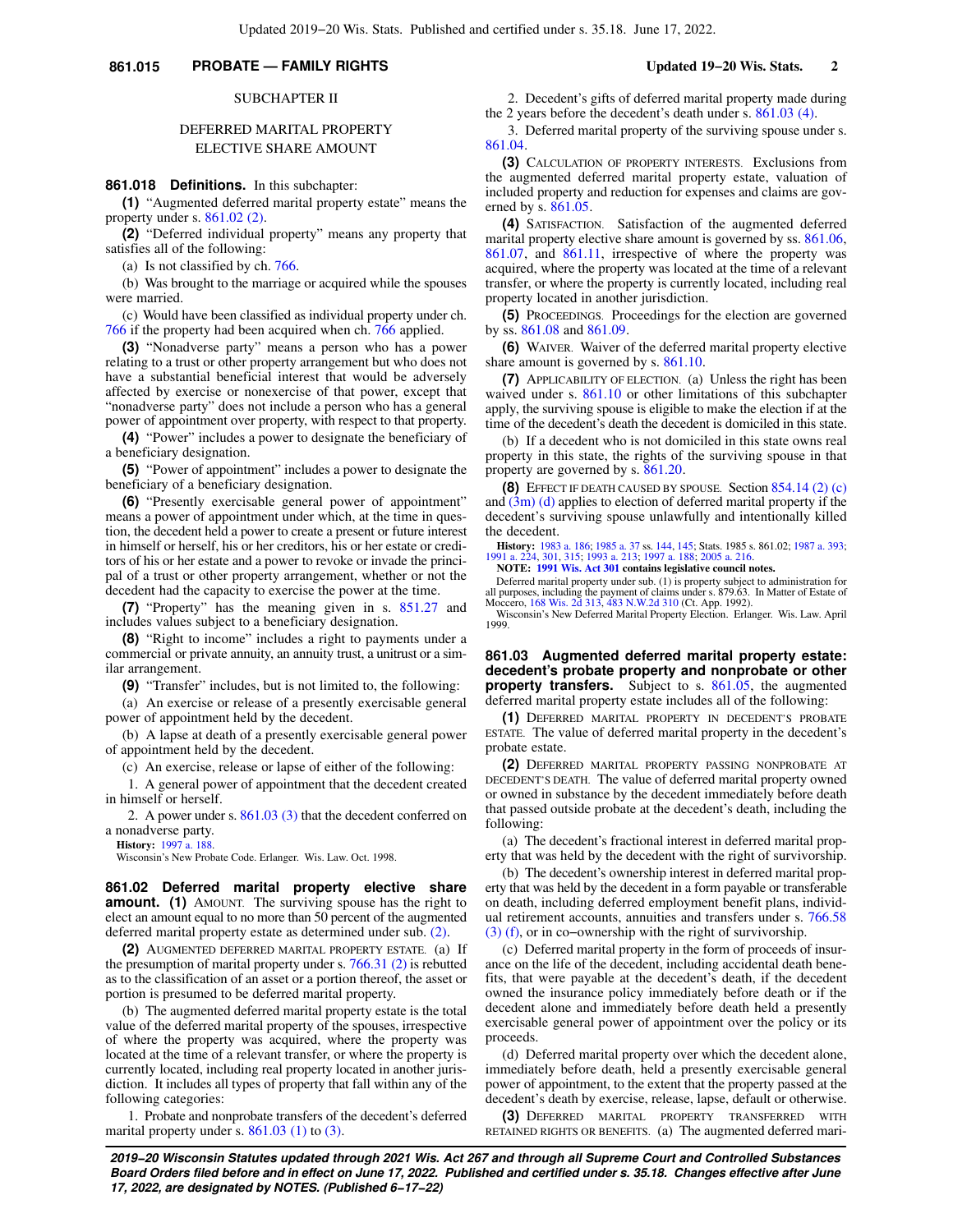tal property estate includes the value of any deferred marital property transferred by the decedent in which the decedent retained rights or benefits, including but not limited to the following:

1. Deferred marital property in which the decedent retained the right to possession, use, enjoyment or income and that was irrevocably transferred, to the extent that the decedent's right terminated at or continued beyond the decedent's death.

2. Deferred marital property in which the decedent retained the right, either alone or in conjunction with any person, to designate the persons who shall possess or enjoy the property or the income therefrom, to control the time at which designated persons shall possess or enjoy the property or income therefrom, or to alter or amend the terms of the transfer of the property, to the extent that the decedent's right terminated at or continued beyond the decedent's death.

3. Any transfer of deferred marital property, including transfer of an income interest, in which the decedent created a power of appointment, including the power to revoke or terminate the transfer or to consume, invade or dispose of the principal or income, if the power was exercisable by the decedent alone, by the decedent in conjunction with another person or by a nonadverse party, and if the power is for the benefit of the decedent, creditors of the decedent, the decedent's estate or creditors of the decedent's estate.

(b) The amount included under par. [\(a\) 3.](https://docs.legis.wisconsin.gov/document/statutes/861.03(3)(a)3.) is the value of the property subject to the power of appointment if the power of appointment is over property, the value of the property that produces or produced the income if the power of appointment is over income or the power valued at the higher amount if the power of appointment is over both income and property. The value is limited by the extent to which the power of appointment was exercisable at the decedent's death or the property passed at the decedent's death by exercise, release, lapse, default or otherwise.

**(4)** DEFERRED MARITAL PROPERTY TRANSFERRED WITHIN 2 YEARS PRIOR TO DEATH. (a) In this subsection, termination occurs:

1. With respect to a right or interest in property, when the right or interest terminates by the terms of the governing instrument or when the decedent transfers or relinquishes the right or interest.

2. With respect to a power of appointment over property, when the power terminates by exercise, release, lapse, default or otherwise.

3. With respect to a power of appointment under sub. [\(2\) \(d\),](https://docs.legis.wisconsin.gov/document/statutes/861.03(2)(d)) when the power terminates by exercise or release.

(b) The augmented deferred marital property estate includes the value of any deferred marital property transferred by the decedent within the 2 years immediately preceding the decedent's death, including the following:

1. Deferred marital property that passed as a result of the termination of a right or interest in, or power of appointment over, property that would have been included in the augmented deferred marital property estate under subs.  $(2)$   $(a)$ ,  $(b)$  or  $(d)$  or  $(3)$ , if the right, interest or power had not terminated until the decedent's death. The amount included is the value of the property that would have been included if the property were valued at the time the right, interest or power terminated.

2. Transfers by the decedent of or relating to the deferred marital property component of an insurance policy on the life of the decedent, if the proceeds would have been included under sub. [\(2\)](https://docs.legis.wisconsin.gov/document/statutes/861.03(2)(c)) [\(c\)](https://docs.legis.wisconsin.gov/document/statutes/861.03(2)(c)) had the transfer not occurred. The amount included is the value of the insurance proceeds to the extent that they were payable at the decedent's death.

3. Any transfer of deferred marital property to the extent that it is not otherwise included in the augmented deferred marital property estate. The amount included is the value of the property at the time of the transfer, but only to the extent that the aggregate transfers to any one donee in either of the 2 years exceeded \$10,000.

**History:** [1985 a. 37;](https://docs.legis.wisconsin.gov/document/acts/1985/37) [1987 a. 393;](https://docs.legis.wisconsin.gov/document/acts/1987/393) [1997 a. 188](https://docs.legis.wisconsin.gov/document/acts/1997/188).

**861.04 Augmented deferred marital property estate: surviving spouse's property and transfers to others. (1)** Subject to s. [861.05](https://docs.legis.wisconsin.gov/document/statutes/861.05), the augmented deferred marital property estate includes the value of any deferred marital property that would have been included under s. [861.03](https://docs.legis.wisconsin.gov/document/statutes/861.03) had the surviving spouse been the decedent.

**(2m)** When the surviving spouse is treated as the decedent under sub.  $(1)$ , the decedent is not treated as the surviving spouse for the purposes of s.  $861.05$  (1) (e) or [\(2m\)](https://docs.legis.wisconsin.gov/document/statutes/861.05(2m)). **History:** [1997 a. 188;](https://docs.legis.wisconsin.gov/document/acts/1997/188) [2005 a. 216](https://docs.legis.wisconsin.gov/document/acts/2005/216).

**861.05 Augmented deferred marital property estate: calculation of property interests. (1)** EXCLUSIONS. The following are not included in the augmented deferred marital property estate:

(a) Transfers of deferred marital property to the extent that the decedent received full or partial consideration for the transfer in money or money's worth.

(b) Transfers under the U.S. social security system.

(c) Transfers of deferred marital property to persons other than the spouse who did not make the transfer, with the written joinder or written consent of that spouse.

(d) Transfers of deferred marital property to the surviving spouse under s. [861.33](https://docs.legis.wisconsin.gov/document/statutes/861.33) or [861.41.](https://docs.legis.wisconsin.gov/document/statutes/861.41)

(e) The deferred marital property component of any deferred employment benefit plan, or of assets in an individual retirement account that are traceable to the rollover of a deferred employment benefit plan, held by the surviving spouse that would have terminated under s. [766.62 \(5\)](https://docs.legis.wisconsin.gov/document/statutes/766.62(5)) had it been marital property.

**(2)** VALUATION OF DECEDENT'S PROPERTY AND TRANSFERS. (a) Property included in the augmented deferred marital property estate under s.  $861.03$  (1), [\(2\) \(c\)](https://docs.legis.wisconsin.gov/document/statutes/861.03(2)(c)) and [\(4\) \(b\) 2.](https://docs.legis.wisconsin.gov/document/statutes/861.03(4)(b)2.) is valued as of the date of the decedent spouse's death.

(b) Property included under s.  $861.03$  (2) (a), [\(b\)](https://docs.legis.wisconsin.gov/document/statutes/861.03(2)(b)) and [\(d\)](https://docs.legis.wisconsin.gov/document/statutes/861.03(2)(d)) and [\(3\)](https://docs.legis.wisconsin.gov/document/statutes/861.03(3)) is valued immediately before the decedent spouse's death.

(c) Property included under s. [861.03 \(4\) \(b\) 1.](https://docs.legis.wisconsin.gov/document/statutes/861.03(4)(b)1.) is valued as of the date that the right, interest or power terminated.

(d) Property included under s.  $861.03$  (4) (b) 3. is valued as of the date of the transfer.

(e) If deferred marital property is commingled with other types of property but the deferred marital property component can be identified, only that component is valued.

(f) The value of property included in the augmented deferred marital property estate includes the commuted value of any present or future interest in deferred marital property and the commuted value of deferred marital property payable under any trust, life insurance settlement option, annuity contract, public or private pension, disability compensation, death benefit or retirement plan or any similar arrangement.

**(2m)** VALUATION OF SURVIVING SPOUSE'S PROPERTY AND TRANSFERS. The surviving spouse's property included in the augmented deferred marital property estate under s. [861.04 \(1\)](https://docs.legis.wisconsin.gov/document/statutes/861.04(1)) is valued in the same manner as the decedent spouse's property included in the augmented deferred marital property estate is valued under sub. [\(2\),](https://docs.legis.wisconsin.gov/document/statutes/861.05(2)) subject to the following:

(a) The surviving spouse shall be treated as having died after the decedent on the date of the decedent's death notwithstanding the 120−hour survival requirement under s. [854.03 \(1\)](https://docs.legis.wisconsin.gov/document/statutes/854.03(1)).

(b) Life insurance on the surviving spouse's life shall have the value of the deferred marital property component of the interpolated terminal reserve and the unused portion of the term premium of the policy as of the date of the decedent's death.

**(3)** REDUCTION FOR EQUITABLE PROPORTION OF EXPENSES AND ENFORCEABLE CLAIMS. The value of deferred marital property included in the augmented deferred marital property estate under s. [861.03](https://docs.legis.wisconsin.gov/document/statutes/861.03) or [861.04](https://docs.legis.wisconsin.gov/document/statutes/861.04) shall be reduced by an equitable proportion of funeral and burial expenses, administrative expenses, other charges and fees and enforceable claims.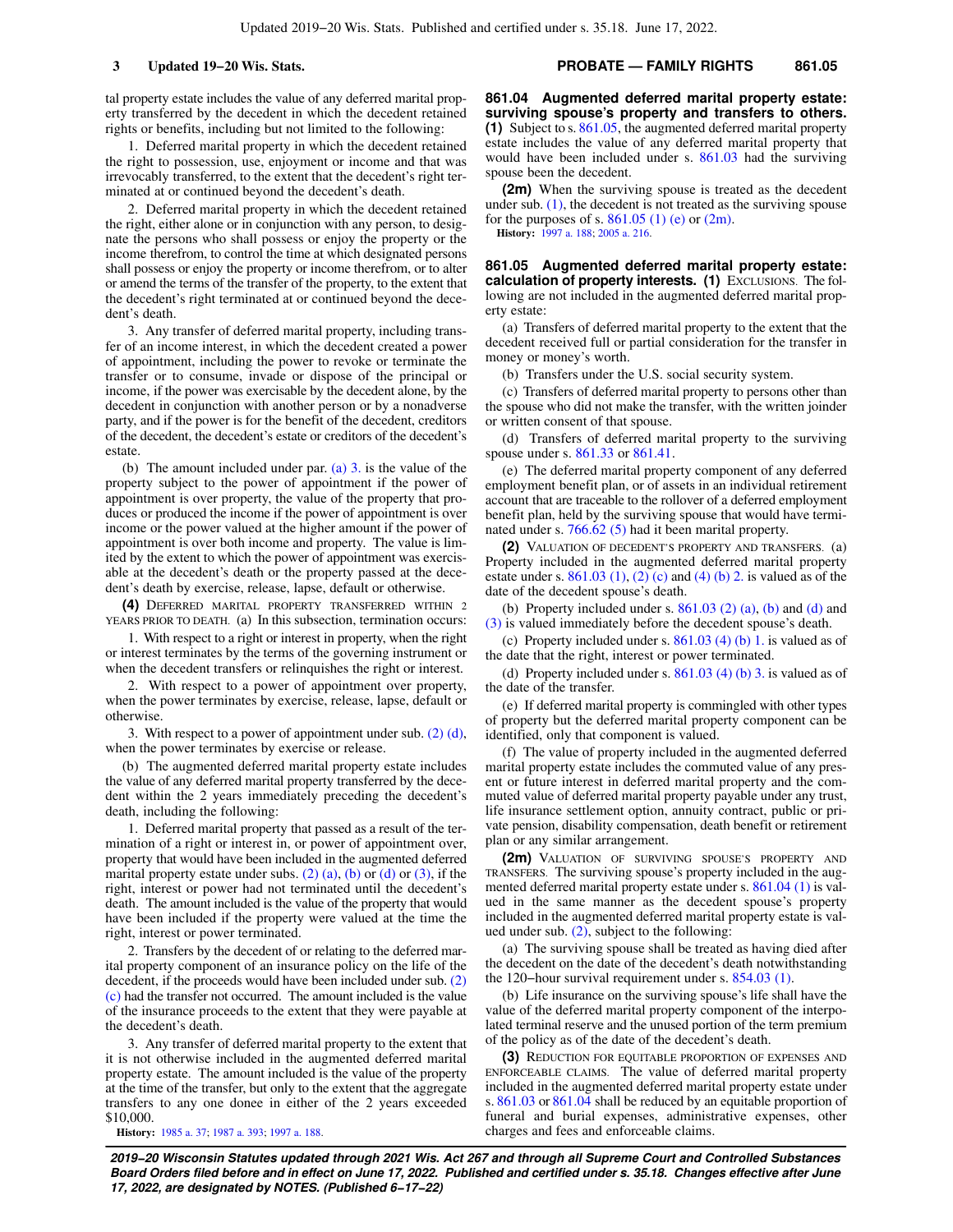## **861.05 PROBATE — FAMILY RIGHTS Updated 19−20 Wis. Stats. 4**

**(4)** OVERLAPPING APPLICATION; NO DOUBLE INCLUSION. If the same property could be included in the augmented deferred marital property estate under more than one provision of s. [861.03](https://docs.legis.wisconsin.gov/document/statutes/861.03) or [861.04,](https://docs.legis.wisconsin.gov/document/statutes/861.04) the property is included only once, and it is included under the provision that yields the greatest value.

**History:** [1985 a. 37;](https://docs.legis.wisconsin.gov/document/acts/1985/37) [1991 a. 301;](https://docs.legis.wisconsin.gov/document/acts/1991/301) [1997 a. 188](https://docs.legis.wisconsin.gov/document/acts/1997/188); [2005 a. 216.](https://docs.legis.wisconsin.gov/document/acts/2005/216) **NOTE: [1991 Wis. Act 301](https://docs.legis.wisconsin.gov/document/acts/1991/301) contains legislative council notes.**

**861.06 Satisfaction of deferred marital property elective share amount.** (1) DEFINITION. In this section, "property transferred to the surviving spouse" includes outright transfers that have been disclaimed by the surviving spouse. The term does not include transfers in trust that have been disclaimed by the surviving spouse, unless the surviving spouse had a general power of appointment over the property in the trust during his or her lifetime or an interest in the trust after the disclaimer.

**(2)** INITIAL SATISFACTION OF DEFERRED MARITAL PROPERTY ELECTIVE SHARE AMOUNT. If the surviving spouse makes the election under s. [861.02,](https://docs.legis.wisconsin.gov/document/statutes/861.02) the following categories of property are used first to satisfy the elective share amount:

(a) All property included in the augmented deferred marital property estate under s. [861.04](https://docs.legis.wisconsin.gov/document/statutes/861.04).

(b) All marital, individual, deferred marital, or deferred individual property, transferred to the surviving spouse, including any beneficial interest in property transferred in trust:

1. From the decedent's probate estate, other than property transferred under s. [861.33](https://docs.legis.wisconsin.gov/document/statutes/861.33) or [861.41,](https://docs.legis.wisconsin.gov/document/statutes/861.41) and other than property transferred to the surviving spouse under s. [861.31](https://docs.legis.wisconsin.gov/document/statutes/861.31) or [861.35](https://docs.legis.wisconsin.gov/document/statutes/861.35) except as ordered by the court under s. [861.31 \(4\)](https://docs.legis.wisconsin.gov/document/statutes/861.31(4)) or [861.35 \(4\)](https://docs.legis.wisconsin.gov/document/statutes/861.35(4)).

2. By nonprobate transfer at the decedent's death.

3. By operation of any state or federal law, other than transfers under the U.S. social security system.

4. By the decedent at any time during the decedent's life, except that the following shall be excluded:

a. The first \$5,000 of the value of gifts from the decedent to the surviving spouse each year. Each gift shall be valued as of the date of the gift.

b. Gifts received from the decedent that the surviving spouse can show were subsequently and gratuitously transferred in a manner that, had they been the deferred marital property of the surviving spouse, would not have been included in the augmented deferred marital property estate under s. [861.04.](https://docs.legis.wisconsin.gov/document/statutes/861.04)

**(3)** UNSATISFIED BALANCE. After the property under sub. [\(2\)](https://docs.legis.wisconsin.gov/document/statutes/861.06(2)) has been applied toward satisfaction of the deferred marital property elective share amount, the remainder of the elective share amount shall be satisfied proportionally from transfers to persons other than the surviving spouse of property included in the augmented deferred marital property estate under s. [861.03 \(1\),](https://docs.legis.wisconsin.gov/document/statutes/861.03(1)) [\(2\),](https://docs.legis.wisconsin.gov/document/statutes/861.03(2)) [\(3\)](https://docs.legis.wisconsin.gov/document/statutes/861.03(3)) or [\(4\) \(b\) 2.](https://docs.legis.wisconsin.gov/document/statutes/861.03(4)(b)2.)

**(4)** REMAINING UNSATISFIED BALANCE. After the property under subs. [\(2\)](https://docs.legis.wisconsin.gov/document/statutes/861.06(2)) and [\(3\)](https://docs.legis.wisconsin.gov/document/statutes/861.06(3)) has been applied toward satisfaction of the deferred marital property elective share amount, the remainder of the elective share amount shall be satisfied proportionally from transfers to persons other than the surviving spouse of property included in the augmented deferred marital property estate under s. [861.03 \(4\) \(b\) 1.](https://docs.legis.wisconsin.gov/document/statutes/861.03(4)(b)1.) or [3.](https://docs.legis.wisconsin.gov/document/statutes/861.03(4)(b)3.)

**(5)** EQUITABLE ADJUSTMENT OF SHARES. If all or part of a prorated share under sub.  $(2)$ ,  $(3)$  or  $(4)$  is uncollectible, the court may increase the prorated liability of recipients described under the same or another of the 3 subsections if all of the following conditions are satisfied:

(a) The court finds that an equitable adjustment is necessary to avoid hardship for the surviving spouse.

(b) No recipient or donee of a recipient is liable for an amount greater than the value of the deferred marital property subject to the election that was received.

**(6)** VALUATION. The value of property used to satisfy the deferred marital property elective share includes the value of any property transferred outright to the surviving spouse, the commuted value of any present or future interest in property transferred to the surviving spouse, and the commuted value of property payable to the surviving spouse under any trust, life insurance settlement option, annuity contract, public or private pension, disability compensation, death benefit or retirement plan, or any similar arrangement.

**History:** [1997 a. 188;](https://docs.legis.wisconsin.gov/document/acts/1997/188) [2005 a. 216](https://docs.legis.wisconsin.gov/document/acts/2005/216).

861.07 Personal liability of recipients. (1) DEFINITION. In this section, "proceeds" includes:

(a) The consideration, in money or property, received in exchange for the property that is the subject of the transfer.

(b) Property acquired with the consideration received in exchange for the property that is the subject of the transfer.

**(2)** PERSONS LIABLE. The following persons are liable to make a prorated contribution toward satisfaction of the surviving spouse's deferred marital property elective share amount:

(a) Original recipients of the decedent's transfers of deferred marital property to others, irrespective of whether the recipient has the property or its proceeds.

(b) Donees of the recipients under par. [\(a\)](https://docs.legis.wisconsin.gov/document/statutes/861.07(2)(a)) if the donees have the property or its proceeds. If a donee has neither the property nor its proceeds but knew or should have known of the liability under this section, the donee remains liable for his or her share of the prorated contribution.

**(3)** MODE OF SATISFACTION. (a) Subject to par. [\(b\),](https://docs.legis.wisconsin.gov/document/statutes/861.07(3)(b)) a person who is liable under sub. [\(2\)](https://docs.legis.wisconsin.gov/document/statutes/861.07(2)) may either give up the proportional part of the decedent's transfers to him or her or pay the value of the amount for which he or she is liable.

(b) On petition of the surviving spouse showing that the mode of satisfaction chosen in par. [\(a\)](https://docs.legis.wisconsin.gov/document/statutes/861.07(3)(a)) will create a hardship for the surviving spouse, the court may order that a different mode of satisfaction be used.

**(4)** EFFECT OF FEDERAL PREEMPTION. If any provision of this subchapter is preempted by federal law with respect to any property interest or benefit that is included under s. [861.03](https://docs.legis.wisconsin.gov/document/statutes/861.03) and that would pass but for that preemption to a person other than the surviving spouse, the recipient, unless he or she is a recipient for value, is subject to subs.  $(1)$  to  $(3)$ .

**History:** [1997 a. 188;](https://docs.legis.wisconsin.gov/document/acts/1997/188) [2005 a. 216](https://docs.legis.wisconsin.gov/document/acts/2005/216).

**861.08 Proceeding for election; time limit. (1)** GENER-ALLY. Except as the time may be extended under sub. [\(3\)](https://docs.legis.wisconsin.gov/document/statutes/861.08(3)), in order to make the election, the surviving spouse shall, within 6 months after the date of the decedent's death, do all of the following:

(a) File a petition for the election with whichever of the following applies:

1. The court that has jurisdiction of the probate proceedings relating to the decedent's estate if a judicial proceeding has been commenced.

2. The court that has jurisdiction of probate proceedings relating to decedents' estates located in the county of the decedent's residence if no judicial proceeding has commenced.

(b) Mail or deliver a copy of the petition to the personal representative, if any, of the decedent's estate.

**(2)** NOTIFICATION OF INTERESTED PARTIES. The surviving spouse shall give notice, in the manner provided in ch. [879,](https://docs.legis.wisconsin.gov/document/statutes/ch.%20879) of the time and place set for hearing the petition to any persons who may be adversely affected by the election.

**(3)** EXTENSION OF TIME FOR ELECTION. (a) Subject to par. [\(b\),](https://docs.legis.wisconsin.gov/document/statutes/861.08(3)(b)) the court may grant the surviving spouse an extension for making an election if the surviving spouse petitions the court for an extension, gives notice as specified in sub. [\(2\)](https://docs.legis.wisconsin.gov/document/statutes/861.08(2)) and shows cause for an extension.

(b) The petition for extension of the time for making an election must be filed within 6 months after the decedent's death, unless the court finds all of the following: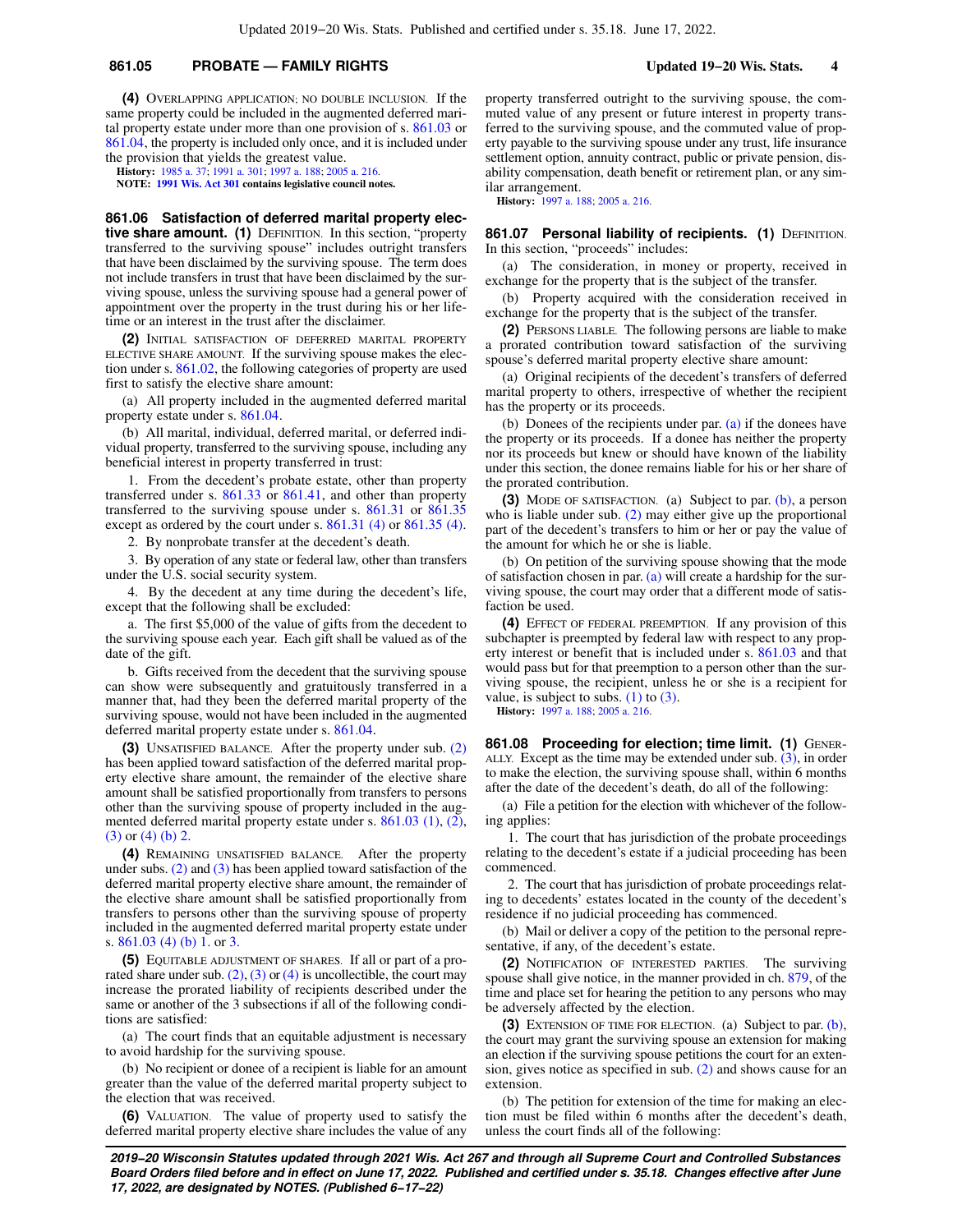1. That the surviving spouse was prevented from filing the action or naming a particular interested party for reasons beyond his or her control.

2. That failure to extend the time for making an election will result in hardship for the surviving spouse.

**(4)** WITHDRAWAL OF ELECTION. The surviving spouse may withdraw the petition for an election at any time before the probate court has entered the final determination of the distribution of the decedent's estate.

**(5)** COURT DETERMINATION OF LIABILITY. (a) After notice and hearing, the court shall determine the deferred marital property elective share amount and shall determine the property that satisfies that amount under ss. [861.06](https://docs.legis.wisconsin.gov/document/statutes/861.06) and [861.07](https://docs.legis.wisconsin.gov/document/statutes/861.07).

(b) If the personal representative does not hold the money or property included in the augmented deferred marital property estate, the court shall determine the liability of any person or entity that has any interest in the money or property or that holds that money or property.

(c) The surviving spouse may choose to seek relief from fewer than all recipients. However, any such action shall not cause any other recipient's liability to exceed the amount that he or she would have had to pay if all recipients had paid a prorated share.

**(6)** SUITS AUTHORIZED. An order or judgment of the court may be enforced in a suit for contribution or payment in other courts of this state or other jurisdictions.

**History:** [1997 a. 188](https://docs.legis.wisconsin.gov/document/acts/1997/188).

**861.09 Right of election by or on behalf of surviving spouse.** The surviving spouse must be living in order for an election to be filed. If the surviving spouse does not personally file the election, it may be filed on the surviving spouse's behalf by the spouse's conservator, guardian or guardian ad litem, or by an agent of the spouse acting under a power of attorney.

**History:** [1997 a. 188](https://docs.legis.wisconsin.gov/document/acts/1997/188).

**861.10 Waiver of right to elect; failure to elect. (1)** RIGHT TO ELECT MAY BE WAIVED. The right to elect a deferred marital property elective share amount may be waived by the surviving spouse in whole or in part. The waiver may take place before or after marriage. The waiver must be contained in a marital property agreement that is enforceable under s. [766.58](https://docs.legis.wisconsin.gov/document/statutes/766.58) or in a signed document filed with a court described in s. [861.08 \(1\) \(a\)](https://docs.legis.wisconsin.gov/document/statutes/861.08(1)(a)) after the decedent's death.

**(2)** WAIVER OF "ALL RIGHTS". Unless the waiver provides otherwise, a waiver of "all rights," or equivalent language, in the property or estate of a present or prospective spouse, or in a complete property settlement entered into because of separation or divorce, is a waiver of all rights in the deferred marital property elective share amount.

**(3)** FAILURE TO ELECT. Failure of a surviving spouse to elect is not a transfer of property and is not a gift from the surviving spouse to the decedent spouse's probate estate or to the beneficiaries of other transfers.

**History:** [1997 a. 188](https://docs.legis.wisconsin.gov/document/acts/1997/188); [2005 a. 216](https://docs.legis.wisconsin.gov/document/acts/2005/216).

**861.11 Protection of payers and other 3rd parties. (1)** DEFINITION. In this section, "governing instrument" includes a filed verified statement under s. [865.201,](https://docs.legis.wisconsin.gov/document/statutes/865.201) a certificate under s. [867.046 \(1m\)](https://docs.legis.wisconsin.gov/document/statutes/867.046(1m)) or a recorded application under s. [867.046 \(5\)](https://docs.legis.wisconsin.gov/document/statutes/867.046(5)).

**(2)** PAYER NOT LIABLE UNTIL NOTICE RECEIVED. (a) Upon a beneficiary's request for payment, a payer or other 3rd party who has received satisfactory proof of the decedent's death and who has not received written notice that the surviving spouse or his or her representative intends to file a petition for the deferred marital property elective share amount or that a petition for the election has been filed is not liable for any of the following:

1. Causing any payment, item of property or other benefit included in the augmented deferred marital property estate under s. [861.03,](https://docs.legis.wisconsin.gov/document/statutes/861.03) to transfer directly to the beneficiary designated in a governing instrument.

2. Any other action in good faith reliance on the validity of a governing instrument.

(b) A payer or other 3rd party is liable for payments made or other actions taken after receipt of written notice of the intent to file a petition for the elective share amount or written notice that a petition for the elective share amount has been filed.

**(3)** METHOD OF NOTICE TO PAYERS. A written notice of the intent to file a petition for the election or written notice that a petition for the election has been filed shall fulfill one of the following requirements:

(a) Be mailed to the payer's or other 3rd party's main office or home by registered or certified mail, return receipt requested.

(b) Be served upon the payer or other 3rd party in the same manner as a summons in a civil action.

**(4)** OPTIONAL PAYMENT OF PROCEEDS TO COURT. (a) Upon receipt of written notice of the intent to file, or the filing of, a petition for the election, a payer or other 3rd party may pay any amount owed or transfer or deposit any item of property to or with whichever of the following applies:

1. The court that has jurisdiction of the probate proceedings relating to the decedent's estate if proceedings have been commenced.

2. The court that has jurisdiction of probate proceedings relating to decedents' estates located in the county of the decedent's residence, if no judicial proceeding has commenced.

(b) Payments, transfers or deposits made to the court discharge the payer or other 3rd party from all claims for amounts paid or the value of property transferred or deposited.

(c) The court shall hold the funds or items of property. After the court makes its determination under s. [861.08 \(5\),](https://docs.legis.wisconsin.gov/document/statutes/861.08(5)) it shall order disbursement in accordance with that determination. The court shall order disbursement to the beneficiary designated in the governing instrument if either of the following conditions applies:

1. No petition is filed in the court within the specified time under s. [861.08 \(1\).](https://docs.legis.wisconsin.gov/document/statutes/861.08(1))

2. A petition was filed but withdrawn under s. [861.08 \(4\)](https://docs.legis.wisconsin.gov/document/statutes/861.08(4)) with prejudice.

(d) If payments have been made to the court or if property has been deposited with the court under par. [\(a\),](https://docs.legis.wisconsin.gov/document/statutes/861.11(4)(a)) the court may order that all or part of the payments or property be paid to the beneficiary who is designated in the governing instrument, upon that beneficiary's petition to the court. Those payments shall be in an amount and subject to conditions consistent with this subchapter.

**(5)** PROTECTION OF FINANCIAL INSTITUTIONS. (a) In this subsection:

1. "Account" has the meaning given in s. [705.01 \(1\)](https://docs.legis.wisconsin.gov/document/statutes/705.01(1)) or [710.05](https://docs.legis.wisconsin.gov/document/statutes/710.05(1)(a)) [\(1\) \(a\).](https://docs.legis.wisconsin.gov/document/statutes/710.05(1)(a))

2. "Financial institution" has the meaning given in s. [705.01](https://docs.legis.wisconsin.gov/document/statutes/705.01(3)) [\(3\).](https://docs.legis.wisconsin.gov/document/statutes/705.01(3))

(b) Notwithstanding sub. [\(2\)](https://docs.legis.wisconsin.gov/document/statutes/861.11(2)), in addition to the protections afforded a financial institution under ss. [701.1012](https://docs.legis.wisconsin.gov/document/statutes/701.1012) and [710.05](https://docs.legis.wisconsin.gov/document/statutes/710.05) and chs. [112](https://docs.legis.wisconsin.gov/document/statutes/ch.%20112) and [705](https://docs.legis.wisconsin.gov/document/statutes/ch.%20705) a financial institution is not liable for having transferred an account included in the augmented deferred marital property estate under s. [861.03](https://docs.legis.wisconsin.gov/document/statutes/861.03) to a beneficiary designated in a governing instrument, or for having taken any other action in reliance on the beneficiary's apparent entitlement under the terms of a governing instrument, regardless of whether the financial institution received written notice of an intent to file, or the filing of, a petition for the deferred marital property elective share amount.

(c) If a financial institution has reason to believe that a dispute exists as to the rights of parties, or their successors, to an account subject to a governing instrument, the financial institution may, but is not required to, do any of the following:

1. Deposit the account with a court as provided in sub. [\(4\).](https://docs.legis.wisconsin.gov/document/statutes/861.11(4))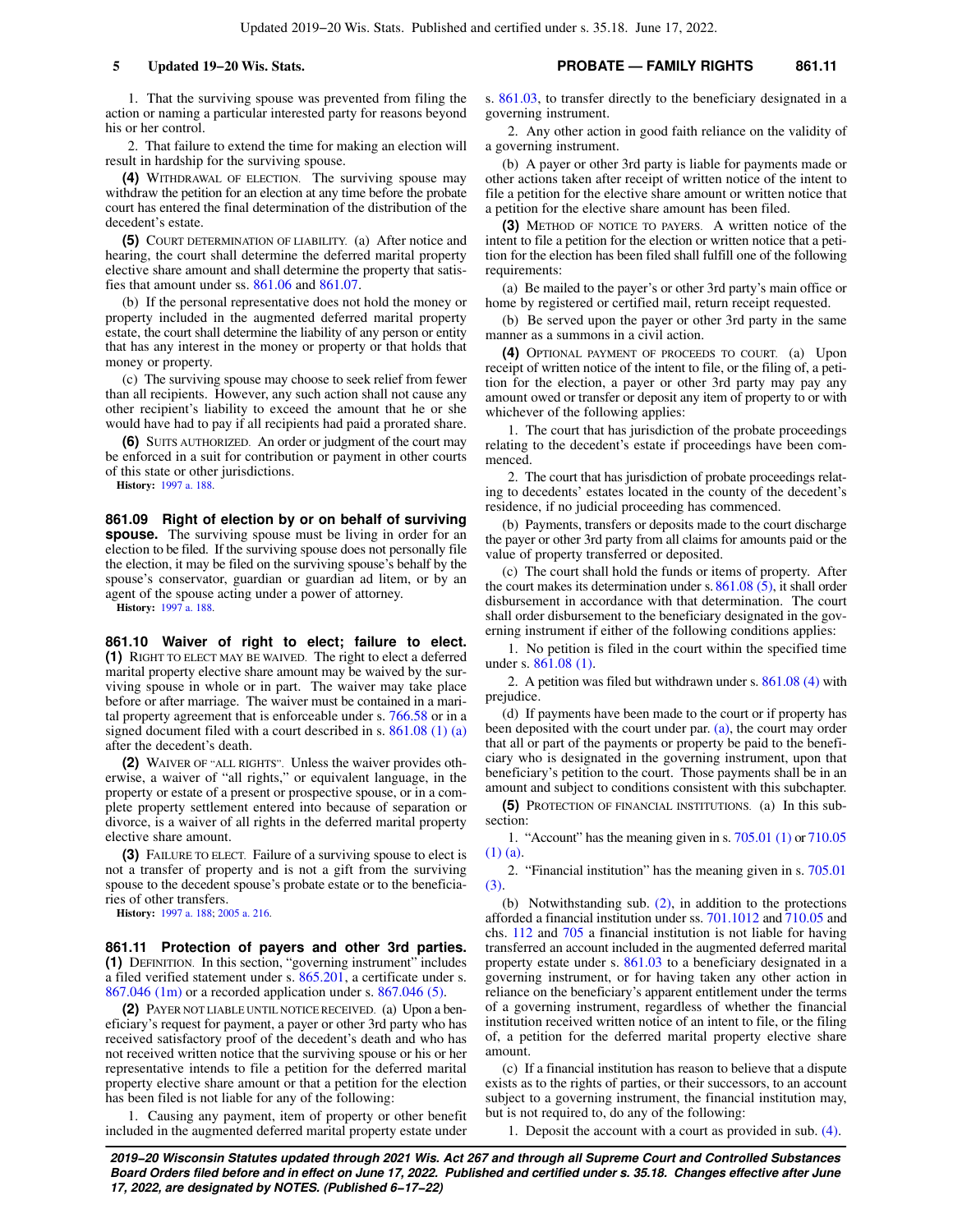## **861.11 PROBATE — FAMILY RIGHTS Updated 19−20 Wis. Stats. 6**

2. Refuse to transfer the account to any person.

(d) The protection afforded a financial institution under this subsection does not affect the rights of parties or their successors in disputes concerning the beneficial ownership of accounts.

**History:** [1985 a. 37;](https://docs.legis.wisconsin.gov/document/acts/1985/37) [1987 a. 393](https://docs.legis.wisconsin.gov/document/acts/1987/393) s. [53;](https://docs.legis.wisconsin.gov/document/acts/1987/393,%20s.%2053) [1997 a. 188](https://docs.legis.wisconsin.gov/document/acts/1997/188); [2005 a. 216;](https://docs.legis.wisconsin.gov/document/acts/2005/216) [2013 a. 92](https://docs.legis.wisconsin.gov/document/acts/2013/92).

### SUBCHAPTER III

#### OTHER RIGHTS, ALLOWANCES AND EXEMPTIONS

**861.17 Rights in property transferred in fraud of surviving spouse.** (1) Nothing in this chapter precludes a court in an equitable proceeding from subjecting to the rights of the sur-viving spouse under ch. [852](https://docs.legis.wisconsin.gov/document/statutes/ch.%20852) and this chapter any property arrangement made by the decedent in fraud of those rights. A property arrangement in fraud of the rights of the surviving spouse means any of the following:

(a) Any transfer or acquisition of property, regardless of the form or type of property rights involved, made by the decedent during marriage or in anticipation of marriage for the primary purpose of defeating the rights of the surviving spouse under ch. [852](https://docs.legis.wisconsin.gov/document/statutes/ch.%20852) and this chapter.

(b) Any breach of the good faith duty imposed by s. [766.15](https://docs.legis.wisconsin.gov/document/statutes/766.15) made for the primary purpose of defeating the rights of the surviving spouse in or to marital property.

**(2)** An arrangement made before marriage, or within one year after marriage, or prior to April 1, 1971, to provide for issue by a prior marriage is not a fraudulent property arrangement within the meaning of this section.

**(3)** If the spouse is successful in an action to reach fraudulent property arrangements, recovery is limited to the amount the spouse would receive under ch. [852](https://docs.legis.wisconsin.gov/document/statutes/ch.%20852) and this chapter. Other rules of this chapter apply so far as possible. A spouse who recovers under this subsection forfeits any power of appointment that the surviving spouse possesses over the remaining portion of the fraudulently arranged property, except a special power.

**(3m)** If the spouse is successful in an action to reach fraudulent property arrangements involving marital property, recovery is limited to the surviving spouse's interest in the marital property. Other rules of this chapter apply so far as possible. Recovery forfeits any power of appointment which the surviving spouse possesses over the remaining portion of the fraudulently arranged marital property, except a special power.

**(4)** The surviving spouse has no rights against any person dealing with the property without actual knowledge, or receipt of written notice, of the claim of the spouse. A person who has knowledge of facts and circumstances sufficient to put the person on inquiry as to a claim by the spouse does not have actual knowledge and is not required to make further inquiry. This subsection does not protect a gratuitous donee from the original beneficiary of the fraudulent arrangement.

**(5)** Every such suit must be brought within 3 years of decedent's death, but may be barred by laches at an earlier date. **History:** [1983 a. 186](https://docs.legis.wisconsin.gov/document/acts/1983/186); [1985 a. 37](https://docs.legis.wisconsin.gov/document/acts/1985/37) s. [187](https://docs.legis.wisconsin.gov/document/acts/1985/37,%20s.%20187); [1993 a. 486;](https://docs.legis.wisconsin.gov/document/acts/1993/486) [2005 a. 216](https://docs.legis.wisconsin.gov/document/acts/2005/216).

**861.20 Surviving spouse's right in nondomiciliary decedent's real property in this state. (1)** If a married person who does not have a domicile in this state dies and leaves a valid will disposing of real property in this state which is not the community property or marital property of the decedent and the surviving spouse, the surviving spouse has the same right to elect to take a portion of or interest in that property against the will of the decedent as if the property were located in the decedent's domicile at the decedent's death. The procedure of the decedent's domicile for electing against the will applies to such an election.

**(2)** If a married person who does not have a domicile in this state dies and has an interest in real property in this state that is subject to administration but not disposed of by will, the surviving spouse has the same right to the property under intestate succes-

sion as if the property were located in the decedent's domicile at decedent's death.

**History:** [1985 a. 37](https://docs.legis.wisconsin.gov/document/acts/1985/37); [1987 a. 393;](https://docs.legis.wisconsin.gov/document/acts/1987/393) [2005 a. 216](https://docs.legis.wisconsin.gov/document/acts/2005/216).

### **861.21 Assignment of home to surviving spouse or** surviving domestic partner. (1) DEFINITIONS. In this section:

(a) "Governing instrument" has the meaning given in s. [854.01](https://docs.legis.wisconsin.gov/document/statutes/854.01(2)) [\(2\).](https://docs.legis.wisconsin.gov/document/statutes/854.01(2))

(b) "Home" means any dwelling in which the decedent had an interest and that at the time of the decedent's death the surviving spouse or surviving domestic partner occupies or intends to occupy. If there are several such dwellings, any one may be designated by the surviving spouse or surviving domestic partner. "Home" includes a house, a mobile home, a manufactured home, a duplex or multiple apartment building one unit of which is occupied by the surviving spouse or surviving domestic partner and a building used in part for a dwelling and in part for commercial or business purposes. "Home" includes all of the surrounding land, unless the court sets off part of the land as severable from the remaining land under sub. [\(5\)](https://docs.legis.wisconsin.gov/document/statutes/861.21(5)).

**(2)** DECEDENT'S PROPERTY INTEREST IN HOME. Subject to subs. [\(4\)](https://docs.legis.wisconsin.gov/document/statutes/861.21(4)) and [\(5\)](https://docs.legis.wisconsin.gov/document/statutes/861.21(5)), if a married decedent or decedent in a domestic partnership has a property interest in a home, the decedent's entire interest in the home shall be assigned to the surviving spouse or surviving domestic partner if the surviving spouse or surviving domestic partner petitions the court requesting such a distribution and if a governing instrument does not provide a specific transfer of the decedent's interest in the home to someone other than the surviving spouse or surviving domestic partner. The surviving spouse or surviving domestic partner shall file the petition within 6 months after the decedent's death, unless the court extends the time for filing.

**(4)** PAYMENT BY SURVIVING SPOUSE OR SURVIVING DOMESTIC PARTNER. The court shall assign the interest in the home under sub. [\(2\)](https://docs.legis.wisconsin.gov/document/statutes/861.21(2)) to the surviving spouse or surviving domestic partner upon payment of the value of the decedent's interest in the home that does not pass to the surviving spouse or surviving domestic partner under intestacy or under a governing instrument. Payment shall be made to the fiduciary holding title to the interest. The surviving spouse or surviving domestic partner may use assets due him or her from the fiduciary to satisfy all or part of the payment in kind. Unless the court extends the time, the surviving spouse or surviving domestic partner shall have one year from the decedent's death to pay the value of the assigned interest.

**(5)** SEVERANCE OF HOME FROM SURROUNDING LAND. On petition of the surviving spouse or surviving domestic partner or of any interested person that part of the land is not necessary for dwelling purposes and that it would be inappropriate to assign all of the surrounding land as the home under sub. [\(2\)](https://docs.legis.wisconsin.gov/document/statutes/861.21(2)), the court may set off for the home as much of the land as is necessary for a dwelling. In determining how much land should be set off, the court shall take into account the use and marketability of the parcels set off as the home and the remaining land.

**History:** [1997 a. 188;](https://docs.legis.wisconsin.gov/document/acts/1997/188) [2005 a. 216](https://docs.legis.wisconsin.gov/document/acts/2005/216); [2007 a. 11](https://docs.legis.wisconsin.gov/document/acts/2007/11); [2009 a. 28](https://docs.legis.wisconsin.gov/document/acts/2009/28).

**861.31 Allowance to family during administration. (1m)** The court may, without notice or on such notice as the court directs, order payment by the personal representative or special administrator of an allowance as the court determines necessary or appropriate for the support of the surviving spouse or surviving domestic partner and any minor children of the decedent during the administration of the estate. The court shall consider the size of the probate estate, other resources available for support, the existing standard of living, and any other factors it considers relevant.

**(2)** The court may order that an allowance be made to the spouse or surviving domestic partner for support of the spouse or surviving domestic partner and any minor children of the decedent, or that separate allowances be made to the spouse or surviv-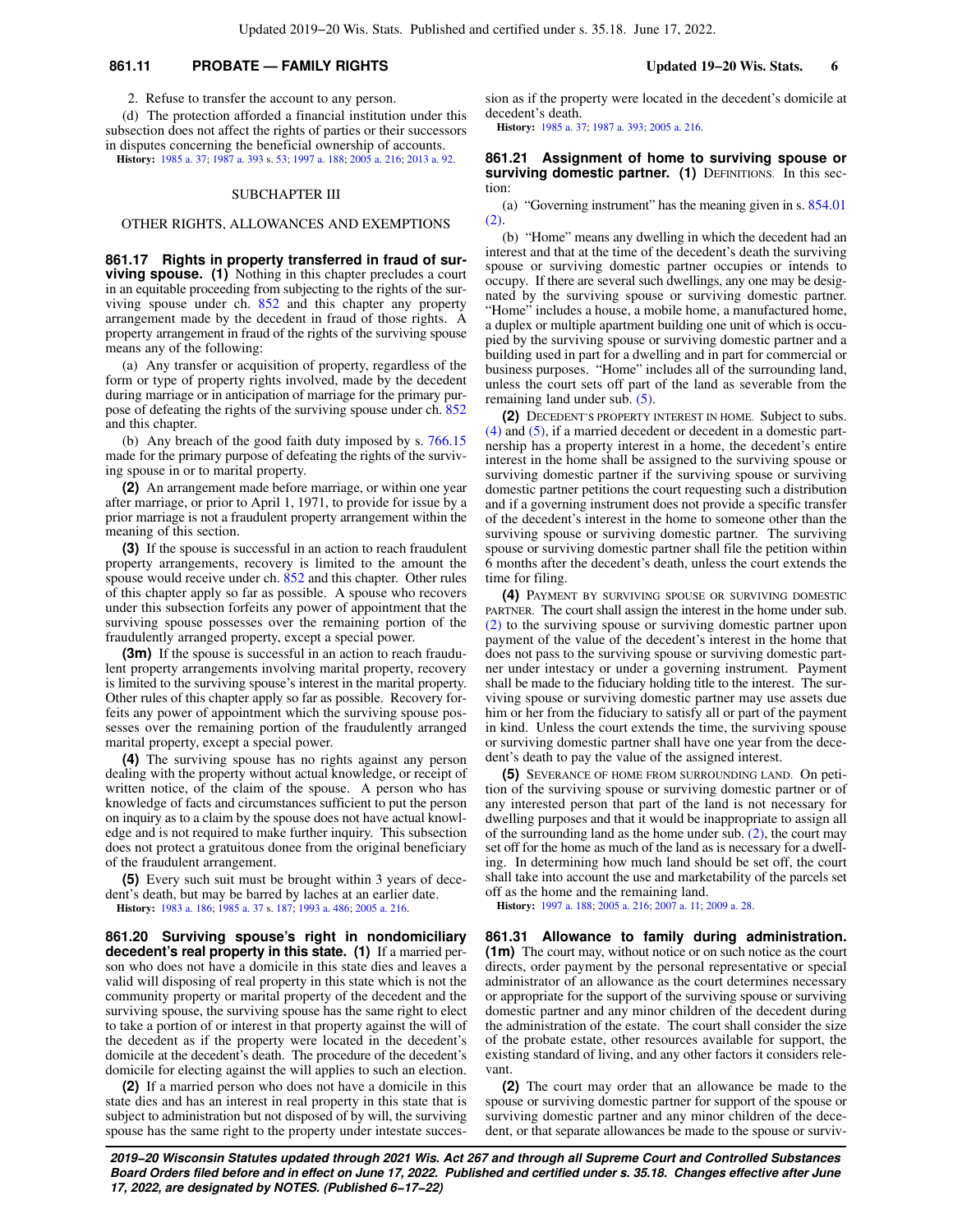## **7 Updated 19−20 Wis. Stats. PROBATE — FAMILY RIGHTS 861.41**

ing domestic partner and to the minor children of the decedent or their guardian, if any, if the court finds separate allowances advisable. If there is no surviving spouse or surviving domestic partner, the court may order that an allowance be made to the minor children of the decedent or to their guardian, if any.

**(3)** The initial order for support may not exceed one year but may be extended for additional periods of not to exceed one year at a time, and is subject to revision or termination at any time by further order of the court.

**(4)** The court may order that the allowance be charged against income or principal, either as an advance or otherwise, but the court may not order that an allowance for support of minor children of the decedent be charged against the income or principal interest of the surviving spouse or surviving domestic partner. The court may order that the allowance for support of the surviving spouse or surviving domestic partner, not including any allowance for support of minor children of the decedent, be applied in satisfaction of any of the following:

(a) Any entitlement of the surviving spouse under s. [853.12](https://docs.legis.wisconsin.gov/document/statutes/853.12).

(b) Any right of the surviving spouse or surviving domestic partner to elect under s. [861.02](https://docs.legis.wisconsin.gov/document/statutes/861.02).

**History:** [1971 c. 40;](https://docs.legis.wisconsin.gov/document/acts/1971/40) [1991 a. 301;](https://docs.legis.wisconsin.gov/document/acts/1991/301) [1997 a. 188](https://docs.legis.wisconsin.gov/document/acts/1997/188); [2005 a. 216;](https://docs.legis.wisconsin.gov/document/acts/2005/216) [2009 a. 28](https://docs.legis.wisconsin.gov/document/acts/2009/28). **NOTE: [1991 Wis. Act 301](https://docs.legis.wisconsin.gov/document/acts/1991/301) contains legislative council notes.** Widow's allowances and the IRC. Miller, 54 MLR 193.

**861.33 Selection of personalty by surviving spouse or surviving domestic partner. (1)** (a) Subject to this section, in addition to all allowances and distributions, the surviving spouse or surviving domestic partner may file with the court a written selection of the following personal property, which shall then be transferred to the spouse or domestic partner by the personal representative:

1. Wearing apparel and jewelry held for personal use by the decedent or the surviving spouse or surviving domestic partner;

2. Automobile;

3. Household furniture, furnishings and appliances; and

4. Other tangible personalty not used in trade, agriculture or other business, not to exceed \$3,000 in inventory value.

(b) The selection in par. [\(a\)](https://docs.legis.wisconsin.gov/document/statutes/861.33(1)(a)) may not include items specifically bequeathed except that the surviving spouse or surviving domestic partner may in every case select the normal household furniture, furnishings, and appliances necessary to maintain the home. For this purpose antiques, family heirlooms, and collections that are specifically bequeathed are not classifiable as normal household furniture or furnishings.

**(2)** If it appears that claims may not be paid in full, the court may, upon petition of any creditor, limit the transfer of personalty to the spouse under this section to items not exceeding \$5,000 in aggregate inventory value until the claims are paid in full or the court otherwise orders, or the court may require the spouse to retransfer property in excess of \$5,000 or, at the option of the spouse, pay the excess in value over this amount.

**(3)** The surviving spouse may select items not specifically bequeathed of the type specified under sub. [\(1\) \(a\) 4.](https://docs.legis.wisconsin.gov/document/statutes/861.33(1)(a)4.) exceeding in value the \$3,000 limit or obtain the transfer of items exceeding the limit set by the court under sub.  $(2)$ , by paying to the personal representative the excess of inventory value over the respective limit.

**(4)** The personal representative has power, without court order, to execute appropriate documents to effect transfer of title to any personal property the spouse selects under this section. A person may not question the validity of the documents of transfer or refuse to accomplish the transfer on the grounds that the personal representative is also the surviving spouse of the decedent.

**History:** [1973 c. 233](https://docs.legis.wisconsin.gov/document/acts/1973/233); [1983 a. 192;](https://docs.legis.wisconsin.gov/document/acts/1983/192) [1991 a. 301](https://docs.legis.wisconsin.gov/document/acts/1991/301); [1997 a. 188;](https://docs.legis.wisconsin.gov/document/acts/1997/188) [2005 a. 216](https://docs.legis.wisconsin.gov/document/acts/2005/216); [2009](https://docs.legis.wisconsin.gov/document/acts/2009/28) [a. 28](https://docs.legis.wisconsin.gov/document/acts/2009/28).

This section is constitutional. In Matter of Estate of Eisenberg, [90 Wis. 2d 620,](https://docs.legis.wisconsin.gov/document/courts/90%20Wis.%202d%20620) [280](https://docs.legis.wisconsin.gov/document/courts/280%20N.W.2d%20359) [N.W.2d 359](https://docs.legis.wisconsin.gov/document/courts/280%20N.W.2d%20359) (Ct. App. 1979).

**861.35 Special allowance for support of spouse or domestic partner and support and education of minor children. (1m)** If the decedent is survived by a spouse, domestic partner, or by minor children, the court may order an allowance for the support and education of each minor child until he or she reaches a specified age, not to exceed 18, and for the support of the spouse or domestic partner. This allowance may be made whether the estate is testate or intestate. If the decedent is not survived by a spouse or domestic partner, the court also may allot directly to the minor children household furniture, furnishings, and appliances. The court may not order an allowance under this section if any of the following applies:

(a) The decedent has amply provided for each minor child and for the spouse or domestic partner by the transfer of probate or nonprobate assets, or support and education have been provided for by any other means.

(b) In the case of minor children, the surviving spouse or surviving domestic partner is legally responsible for support and education and has ample means to provide them in addition to his or her own support.

(c) In the case of the surviving spouse or surviving domestic partner, he or she has ample means to provide for his or her support.

**(2)** The court may set aside property to provide an allowance and may appoint a trustee to administer the property, subject to the continuing jurisdiction of the court. If a child dies or reaches the age of 18, or if at any time the property held by the trustee is no longer required for the support of the spouse or domestic partner or the support and education of the minor child, any remaining property is to be distributed by the trustee as the court orders in accordance with the terms of the decedent's will or to the heirs of the decedent in intestacy or to satisfy unpaid claims of the decedent's estate.

**(3)** In making an allowance under this section, the court shall consider all of the following:

(a) The effect on claims under s. [859.25.](https://docs.legis.wisconsin.gov/document/statutes/859.25) The court shall balance the needs of the spouse, domestic partner, or minor children against the nature of the creditors' claims in setting the amount allowed under this section.

(b) The size of the estate.

(c) Other resources available for support.

(d) The existing standard of living.

(e) Whether the provisions of a marital property agreement will create a hardship for the surviving spouse.

(f) Any other factors that the court considers relevant.

**(4)** The court may order that the allowance to the surviving spouse or surviving domestic partner, not including any allowance for the support and education of minor children, be applied in satisfaction of any of the following:

(a) Any entitlement of the surviving spouse or surviving domestic partner under s. [853.12.](https://docs.legis.wisconsin.gov/document/statutes/853.12)

(b) Any right of the surviving spouse or surviving domestic partner to elect under s. [861.02 \(1\)](https://docs.legis.wisconsin.gov/document/statutes/861.02(1)).

**History:** [1971 c. 213](https://docs.legis.wisconsin.gov/document/acts/1971/213) s. [5](https://docs.legis.wisconsin.gov/document/acts/1971/213,%20s.%205); [1983 a. 186;](https://docs.legis.wisconsin.gov/document/acts/1983/186) [1991 a. 301;](https://docs.legis.wisconsin.gov/document/acts/1991/301) [1997 a. 188](https://docs.legis.wisconsin.gov/document/acts/1997/188); [2005 a. 216](https://docs.legis.wisconsin.gov/document/acts/2005/216); [2009](https://docs.legis.wisconsin.gov/document/acts/2009/28) [a. 28.](https://docs.legis.wisconsin.gov/document/acts/2009/28)

**NOTE: [1991 Wis. Act 301](https://docs.legis.wisconsin.gov/document/acts/1991/301) contains legislative council notes.**

**861.41 Exemption of property to be assigned to surviving spouse or surviving domestic partner. (1)** After the amount of claims against the estate has been ascertained, the surviving spouse or surviving domestic partner may petition the court to set aside as exempt from the claims of creditors under s. [859.25 \(1\) \(h\)](https://docs.legis.wisconsin.gov/document/statutes/859.25(1)(h)) an amount of property reasonably necessary for the support of the spouse or domestic partner, not to exceed \$10,000 in value, if it appears that the assets are insufficient to pay all claims and allowances and still leave the surviving spouse or surviving domestic partner such an amount of property in addition to selection and allowances.